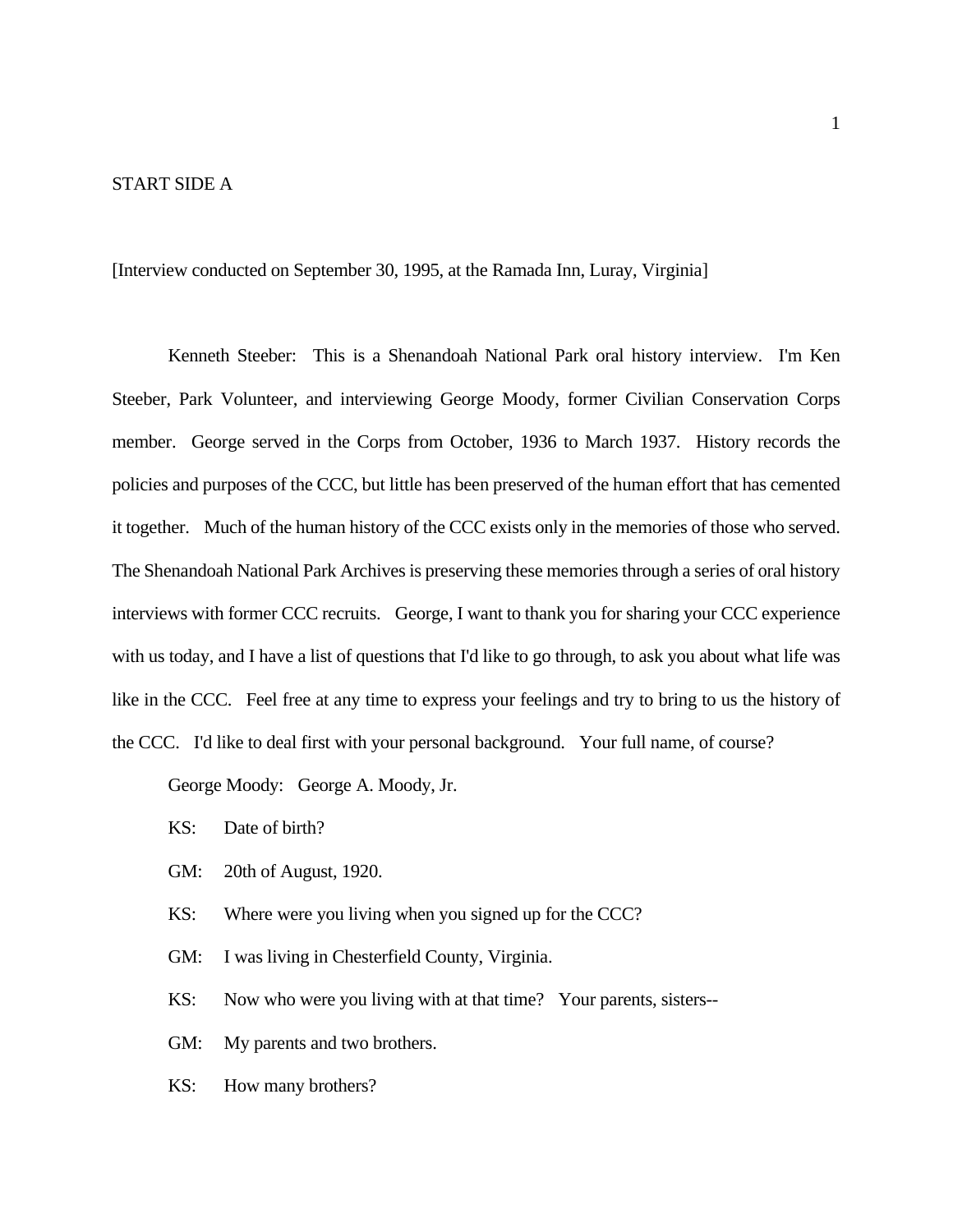- GM: Two, two brothers.
- KS: Did you have any sisters?
- GM: No sisters.
- KS: How did you find out about the CCC?
- GM: It was general knowledge in the community about CC camp. Other people had gone into CC's.
	- KS: Now, why did you join?
	- GM: Well, probably the adventure of it, and ...
- KS: Of course the program was designed probably to help Depression era people. Were you involved in that?
	- GM: No, no.
	- KS: How old were you at the time?
	- GM: I was 17.
	- KS: And of course we know how long you served, it was 6 months served.
	- GM: Six months.
	- KS: Right. Now, what was the last year of school that you attended? Prior to joining the

### camp?

### [no response]

- KS: Okay, we'll move on. Now, what Camp were you assigned to?
- GM: Camp 2 [NP-2].

KS: And can you tell us briefly about what camp routine was like? For example, what time did you have to get up, what your duties were, eating times . . .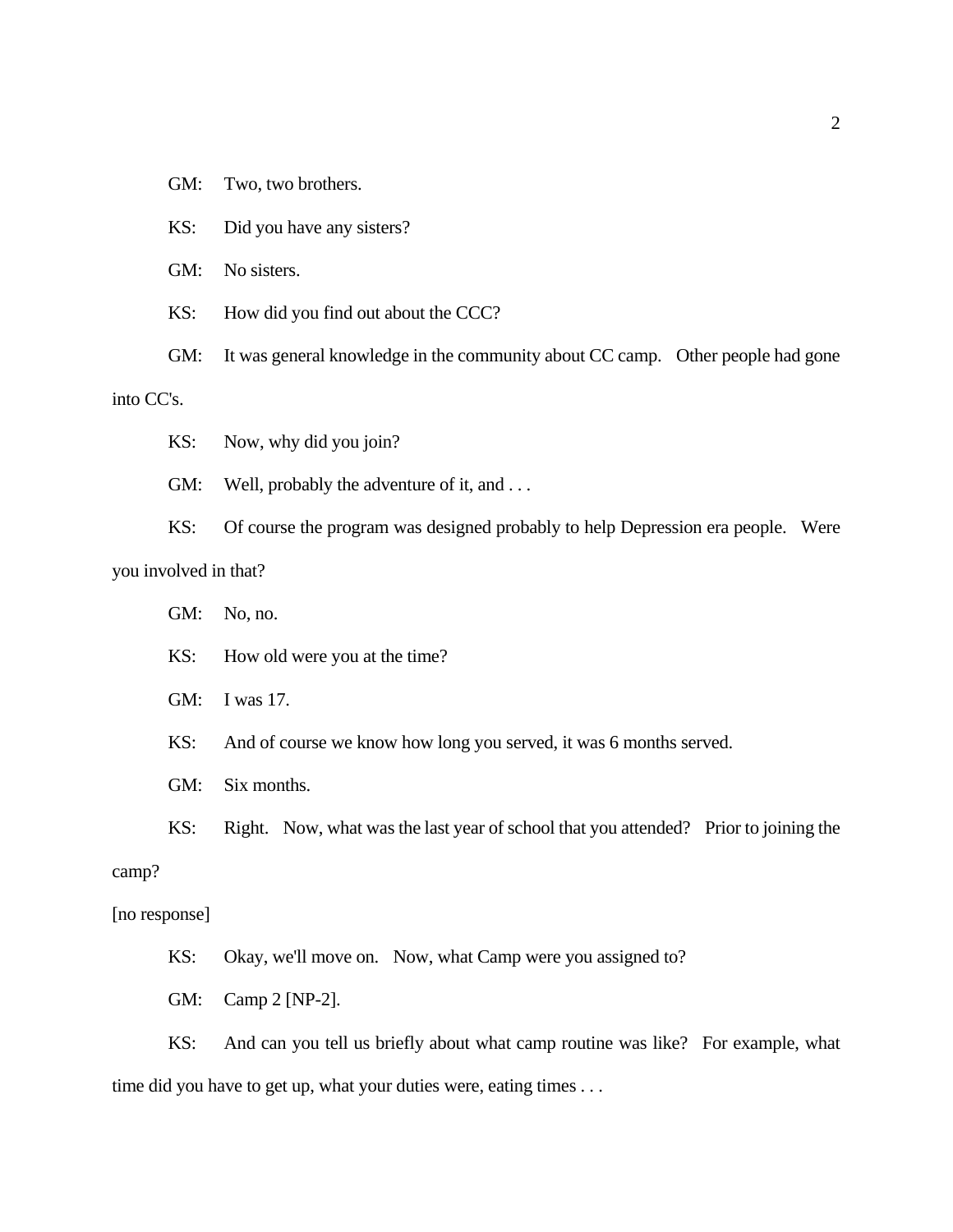GM: Well, we got up 5:30, around that time. Made up our bunk and everything and got ourselves ready to go to breakfast and then we went and had breakfast. Then we got with our work detail, whatever work we were assigned to. My first assignment was with Mr. Kiblinger's gang, and that was cutting logs and stuff. And due to my size, I only worked at that for about a month. Then I took a job as a student cook and worked in the kitchen the rest of the time that I was at the camp. As a student cook, worked as a student cook.

- KS: Now, you worked on a work crew?
- GM: When I first went there.
- KS: Who supervised the work groups?
- GM: Civilian leaders, work leaders.
- KS: Were they local men?
- GM: Local men, from the valley, yup.
- KS: Oh, I see. Now, were there many discipline problems here in the camp?
- GM: No, I don't recall any problems as far as guys getting out of order and stuff like that.

There probably could have been little incidents, but I didn't know about it.

- KS: No problem, no overall problem that you knew about.
- GM: No, no.
- KS: But if you had any discipline problems, who would have handled those?

GM: Well, I think they would have repaired that problem. It would have started with the leaders and would have went to the commander of the camp. Went up the ladder to the military end of it.

KS: Right, you were--camps were run by the military.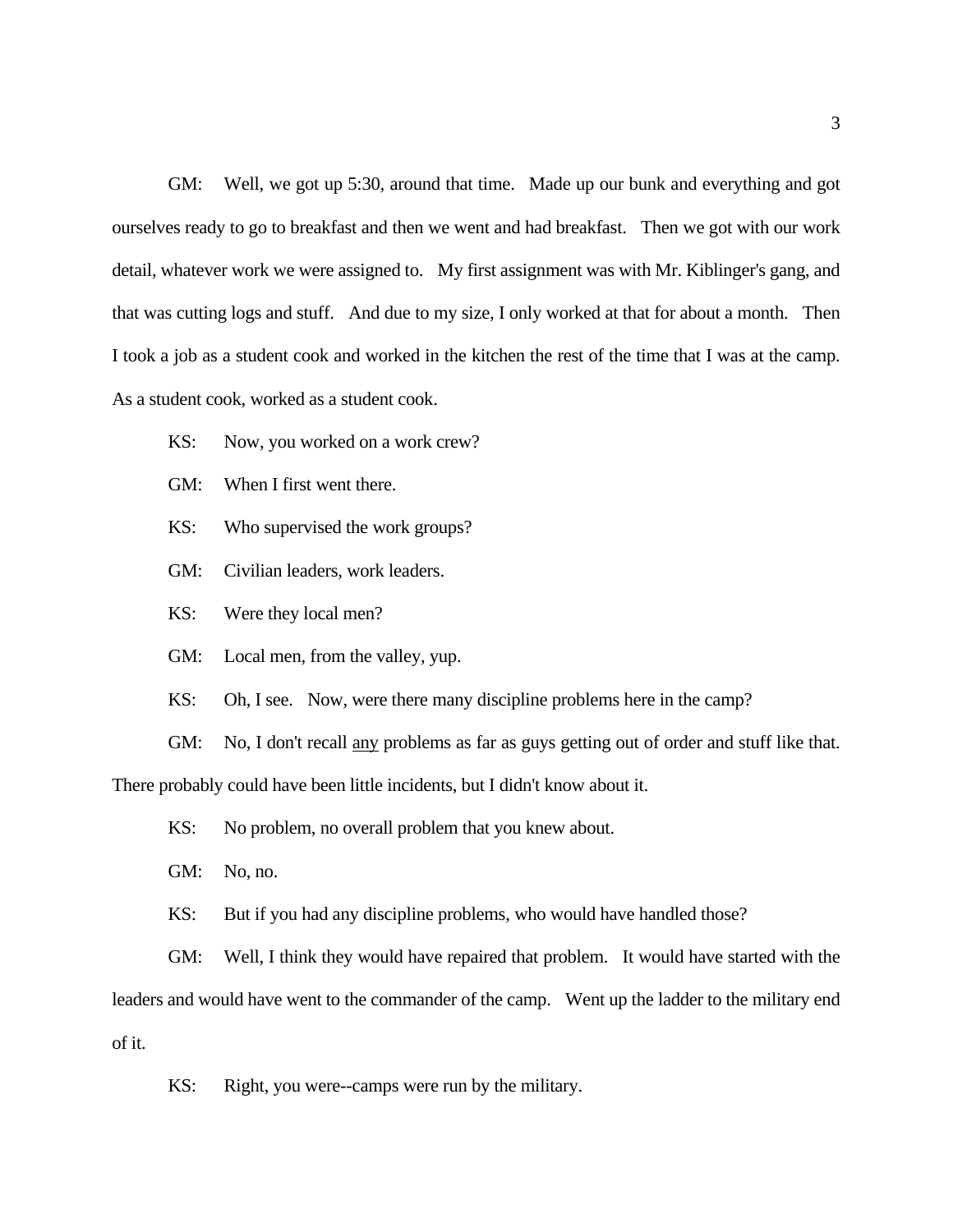GM: That's right.

KS: Oh, I see. Now, who prepared the food?

GM: The cooks prepared the food. You had a first cook, second cook, third cook, and student cook for, on each, each cooking--you had two teams. They cooked, cooked three days, then you was off a day, and stuff like that. Rotated the cooking.

KS: How would you rate the food, that you got?

GM: Food was good. Very good.

KS: What would be a typical meal that you would have, say, over a week? Would it be repetitive?

GM: Well, in the mornings of course you'd have cereal, you'd have grapefruit, you'd have half a pint of milk, you would have eggs, fried some mornings, scrambled some mornings. You'd have sausage or bacon, and fried potatoes.

KS: I see. Now, personally, how would you rate it?

GM: Very good.

KS: It was good.

GM: Very good.

KS: Okay, who was responsible for the maintenance of the camp? The buildings, and sidewalks, grassed areas?

GM: Well, they had a camp crew, just maintained, get the camp in, uh, you know, kept everything up.

KS: They were enrollees, then?

GM: Right, right.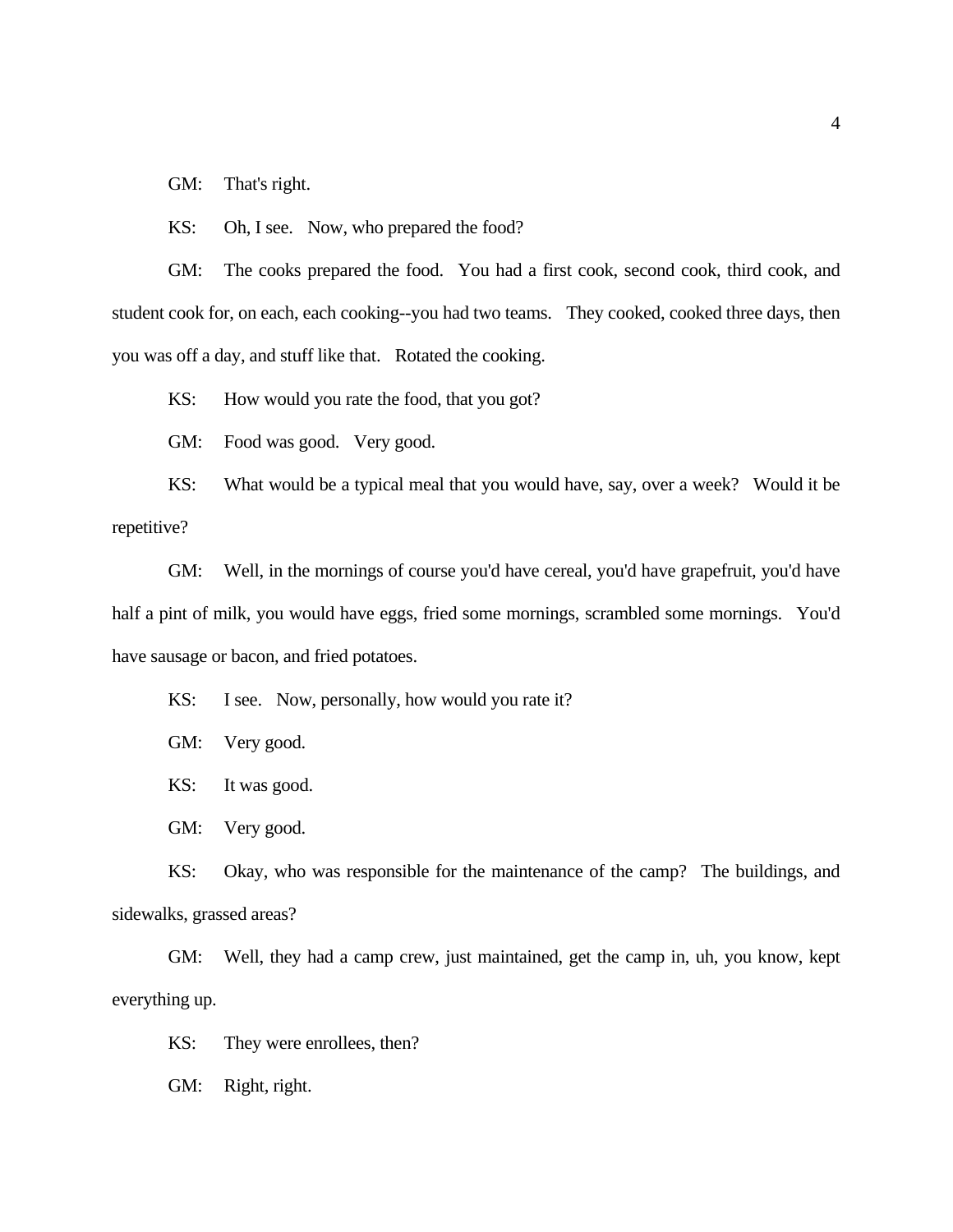KS: And how did you heat the barracks, during the wintertime.

GM: They had coal, they had stoves, two stoves to the barracks. And we used coal and could bank the coal at night and keep them warm.

KS: Now, who was responsible for, you know, keeping the fires going?

GM: They had CC guys that were assigned to do that.

KS: Enrollees once again?

GM: Right, to do that.

KS: Now, was there any rivalries between camps? Whether in jest, or serious?

GM: To my knowledge, no. Maybe they, maybe they had little rumors about the basketball team versus another team, or boxer versus another boxer, but nothing serious.

KS: Now, what were some of the hardships of living in camp? You're away from home. . .

GM: Well, other than that fact, which that wasn't so much of a hardship, it really wasn't any hardship. You enjoyed the, you enjoyed what you had so much better than what you had at home at the time, that you were well satisfied.

KS: How about like weather or things like that, as described as a hardship?

GM: Other than getting cold when you worked, and of course you had a lot of warm gloves, shoes, and clothing was warm, it--and you were young enough that you really didn't, uh, that wasn't a really hardship.

KS: What educational classes did you attend while you were in the CCC?

GM: None. They did have that available.

KS: Okay. How would--oh, okay, this question doesn't apply right here. What kind of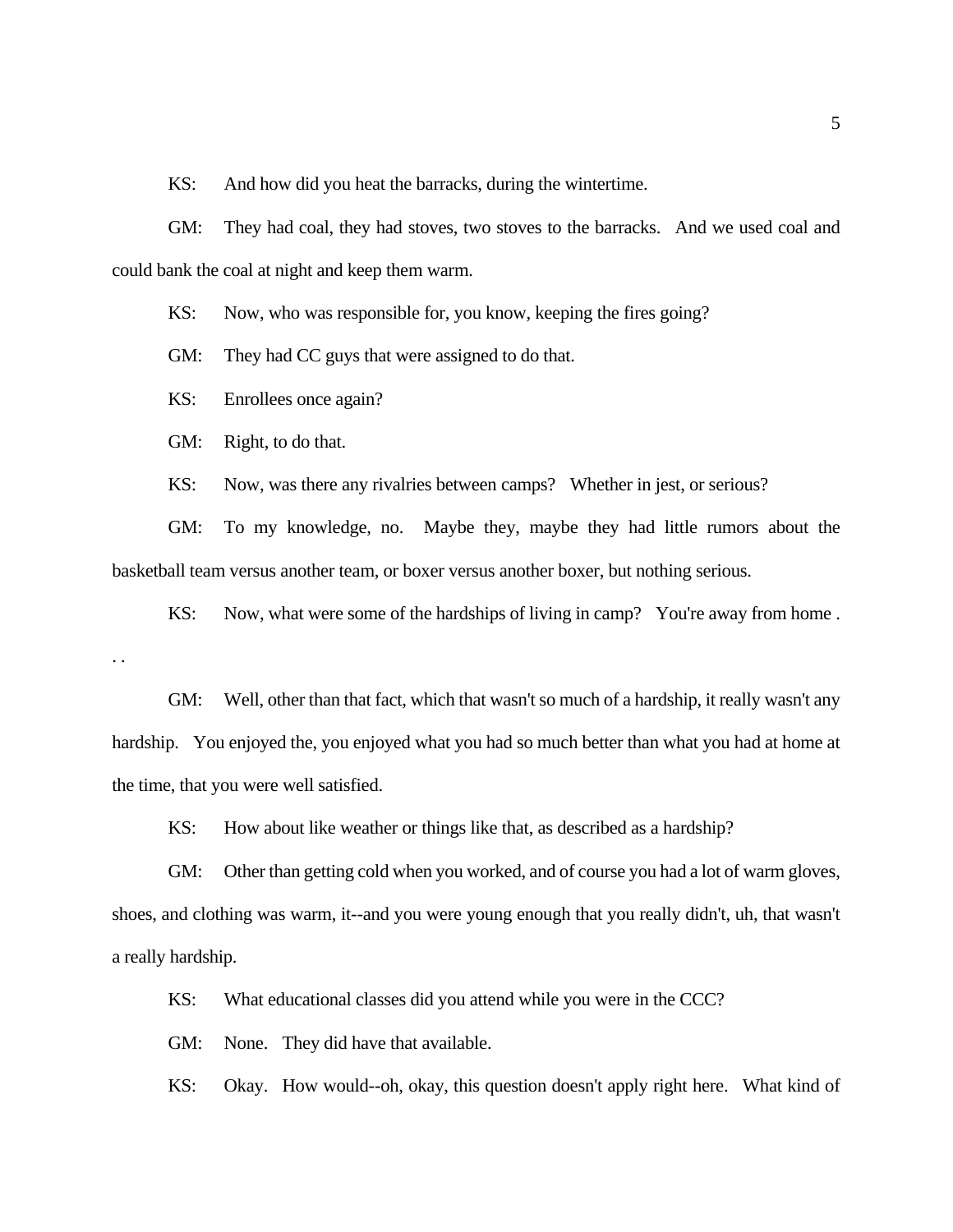medical services were available?

GM: Very good. They had doctor, they had a little clinic there that you could go to, on sick call, stuff like that.

KS: Does that include dental services, also?

GM: No, I don't think so. That was available, but not necessarily at camp. They  $($   $)$  Camp 2.

KS: Here's a kind of an all-encompassing question: what part of camp life did you enjoy the most?

GM: I enjoyed it all, really, but they, I enjoyed the opportunity to learn to cook, the fellowship, just camp life itself, I enjoyed.

KS: Actually, going back to the question I had about education provided, you really did take advantage of it. In other works, you took advantage of learning to cook, which was part of the educational program.

GM: Right, right, yeah. This is true. In the sense of self-survival later, I used that when I went in the Army. I also cooked in the Army, so that was from the learning I learnt at CC's.

KS: Good. Now, what I'd like to do, change to now, I want to ask you some questions about work. What was your first job assignment; I think we covered it briefly under camp life, but would you tell us a little bit more about your first job that you were assigned to?

GM: First job, when I got to Big Meadows, was I was assigned to work in the field. It was cutting, helping cut the trees, dead trees down, and clean up after the brush and stuff, and that was every day up until your weekends. That's what you did every day,  $($ ).

KS: Now how would you rate the quality of work performed by the CCC?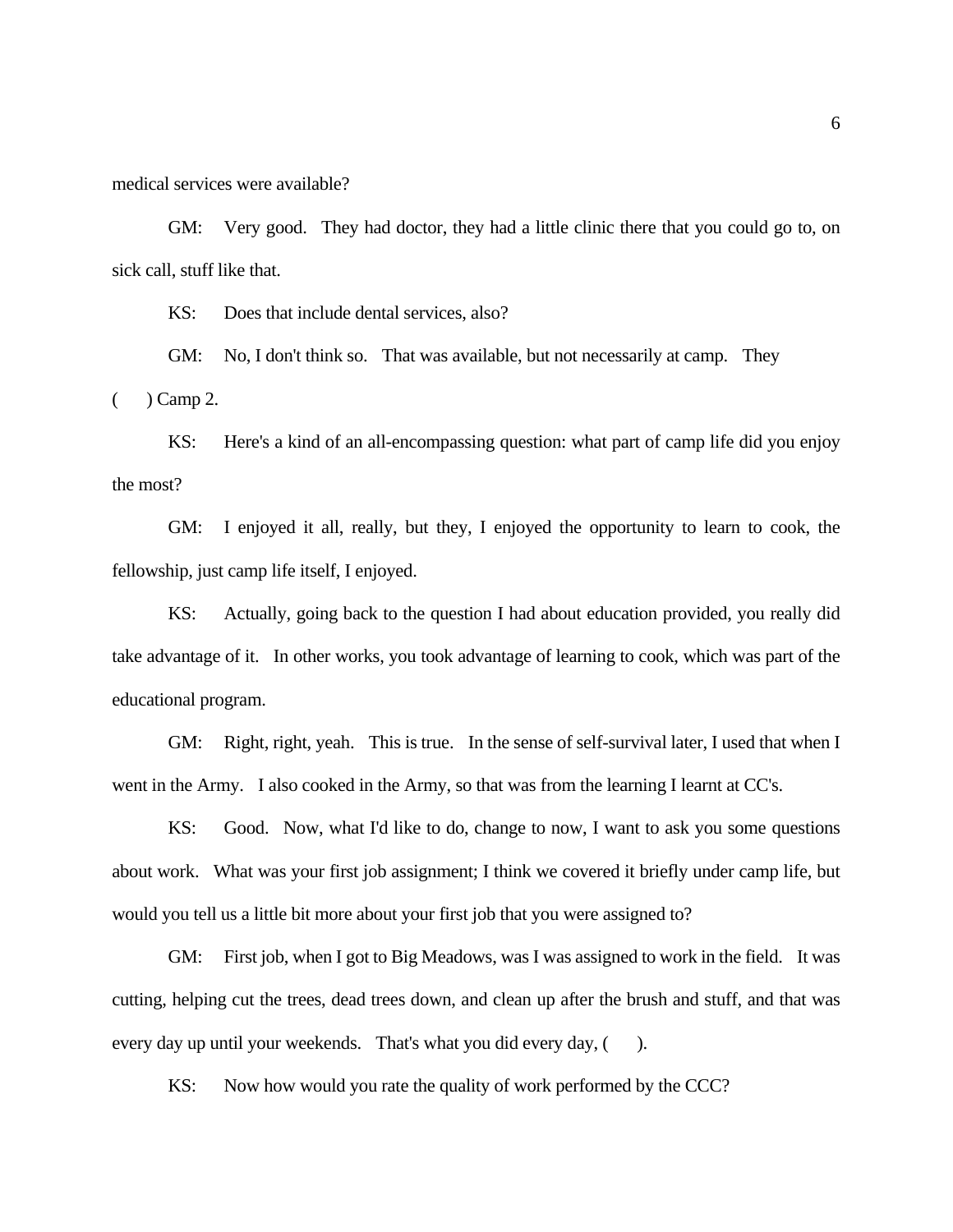GM: Very good, very good.

KS: And how about the supervision you received?

GM: Very good.

KS: They were all local men, as you mentioned.

GM: All local.

KS: Did you find them fair?

GM: Fair, and a lot of learning that you could learn from these gentlemen.

KS: How about the assignments, were they well planned?

GM: Well planned, well planned.

KS: You knew what you were going to do and how much you had to accomplish?

GM: Right, right.

KS: Let's go now to your personal experiences, if I may. What was your first impression of the Park?

GM: I was amazed, to be, to see what had been done before I got there. They, of course the road was in its dirt stage at that time. They were still laying rock on curves, and everything. They built, the people before us, the guys that had come to camp before I did, of course they built the barracks and all of that. They first come to Big Meadows in tents, then built barracks.

KS: Do you recall personalities from that time who really stand out in your memory? People you have met, whether they be, you know, fellow enrollees, or officers, or foremen?

GM: Well, one foreman, which was Frank Kiblinger, which lived at the foot of the mountain, I remember him very well.

KS: What county did he live in?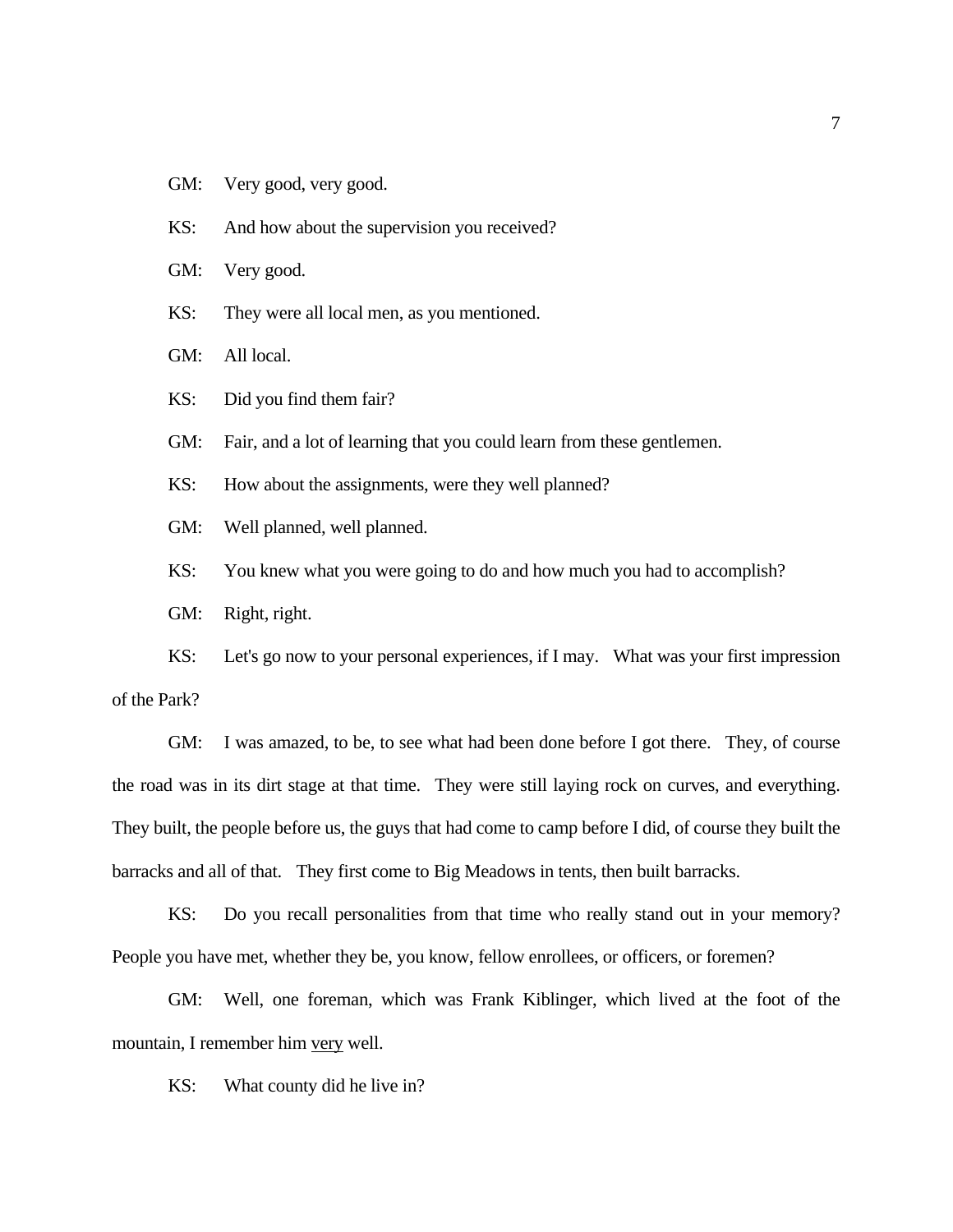GM: Whatever county, whatever county Luray is in.

KS: Okay, that's Page County.

GM: Page County. And he was a very respected man, and well-like by everybody. All the guys liked him.

KS: How about, how about officers? The military officers?

GM: Officers was well like, well liked and no one--I know of no problems--and I never had any personal problems with the officers in any fashion. And it really don't bother anyone else it did, at that time.

KS: What were your impressions of the mountain families?

GM: They were very interesting people and we were interesting to them. By the fact, by the fact that they lived on top of the mountain, versus me living in the flatlands around Petersburg, Virginia, we kind of looked at each other in a different way, I guess. But they were fine people, easy to get along with.

KS: Now, who were some of the mountain residents that you had personal contact with? Do you remember any of those?

GM: Well, there's the Weakley's, fellow by the name of Weakley I knew.

KS: Was that June Weakley?

GM: I don't know, I don't remember that.

KS: That's at Big Meadow, right?

GM: Yeah, in Big Meadow.

KS: There was another family living at Big Meadow, by June Weakley's home. Do you remember who that was?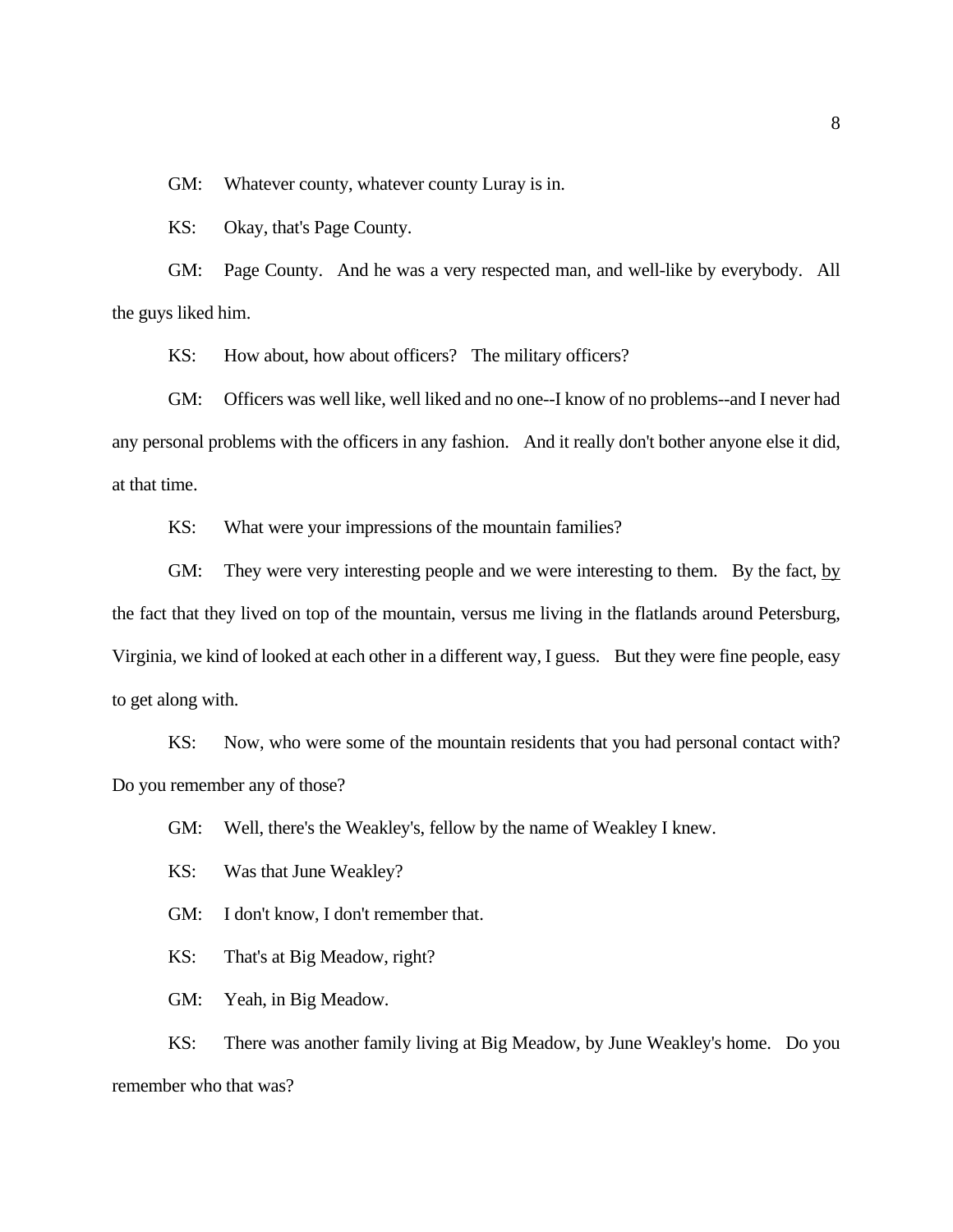GM: Not right offhand.

KS: Okay. Any other families that you remember?

GM: No.

KS: Did you have any other per--you know, talk about personal contact, what was the nature of your contact with them, the mountain people? Casual ...

GM: Just casual, just casual.

KS: How would you say you were treated by the mountain families?

GM: Fine, no problem.

KS: What do you remember about the animals in the Park?

GM: At that time, I don't recall seeing a lot of animals, like deer, or bear, or anything like that.

KS: Did you ever hear that other people might have seen them?

GM: No, not a whole lot. It wasn't . . . I thought about that, you know, since that time versus now, that you, that you can drive across and see animals any moment. Back then, I don't recall seeing a deer, really, the six months that I was there.

KS: Did you have any camp pets?

GM: I'm sure there was, but I don't recall.

KS: Can you describe the variety of plant life in the Park when you arrived? Like for example, the trees, the wildflowers, berries?

GM: Well, the berries, well, like at Big Meadows, like, you've got the berries out there in that field. I don't recall those berries back then, in the field like they are now. You might find them scattered in some of the areas you might have been cutting logs in or something, but not like you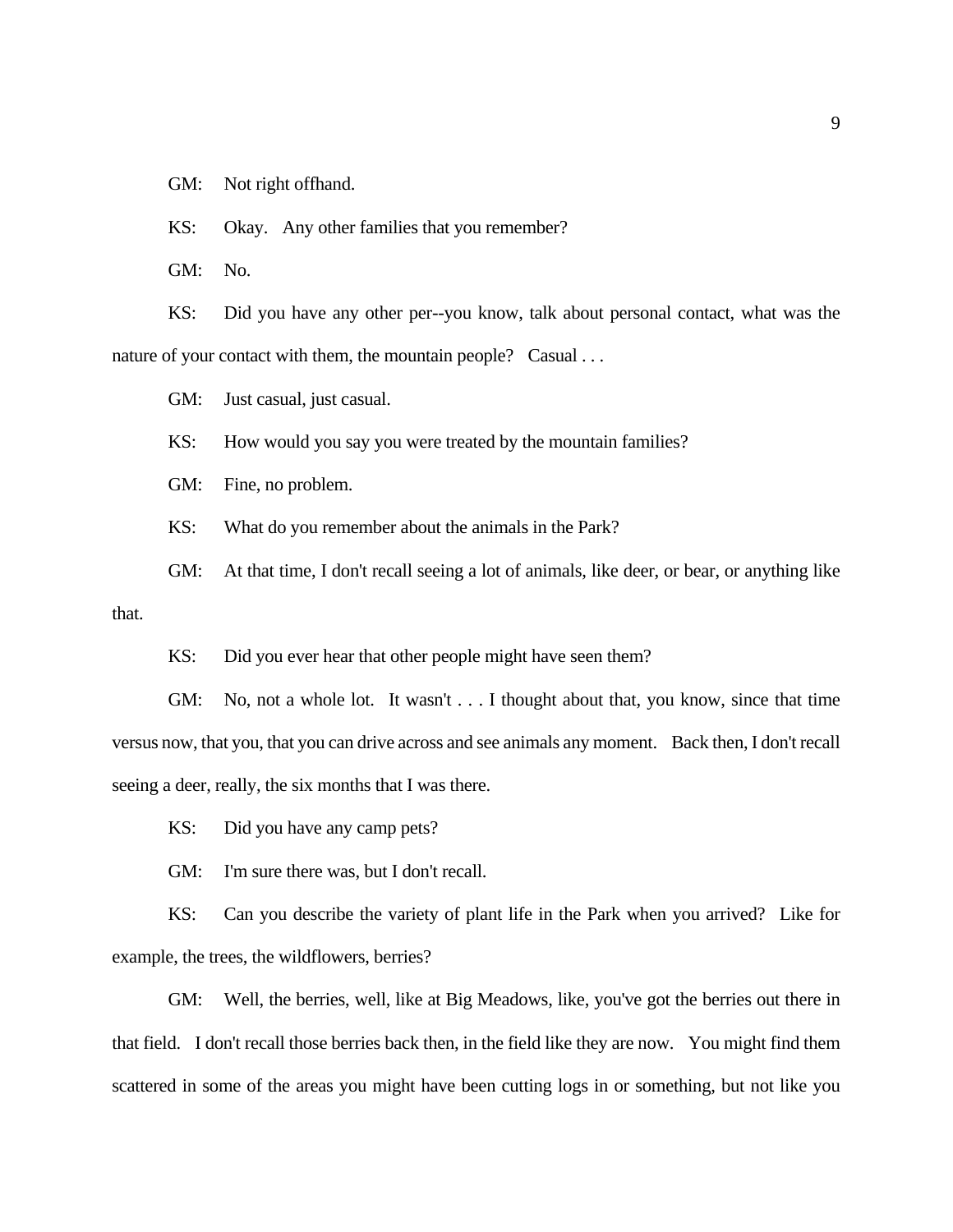would see them today out in that Big Meadow field.

KS: Some of the rangers who were aware that we were going to do these interviews had some questions, and if you don't mind, I'd like to throw some of these questions to you now. Especially since you, you know, were up at Big Meadow. The question here is, what did the Big Meadow area look like before the dead chestnut trees were removed?

GM: Well, you just had a bunch of dead trees, just pointing up in the air.

KS: I hear often they refer to them as "ghost forests".

GM: Right, right.

KS: Is that because they were really white?

GM: Yeah, white in color. Yes, bark had gone. The trees was stood like a statue of, you'd make of a . . . like, well, like a ghost, yeah, I think that's a good . . .

KS: How about the meadow? Was it open grassland, or were there bushes and trees in it?

GM: There was, there was some bushes. Not as, not like it is today. It was more grassier, you know, like mowed grass, and some bushes and a few dead chestnut trees on the back side of the field.

KS: They didn't have many dead chestnuts in the Meadow itself, did they?

GM: No, no.

KS: All around the edges?

GM: Around the edges.

KS: I see. If you go up there today, there's a small pond at Big Meadow. Was there a pond there during CCC time?

GM: I don't recall a pond.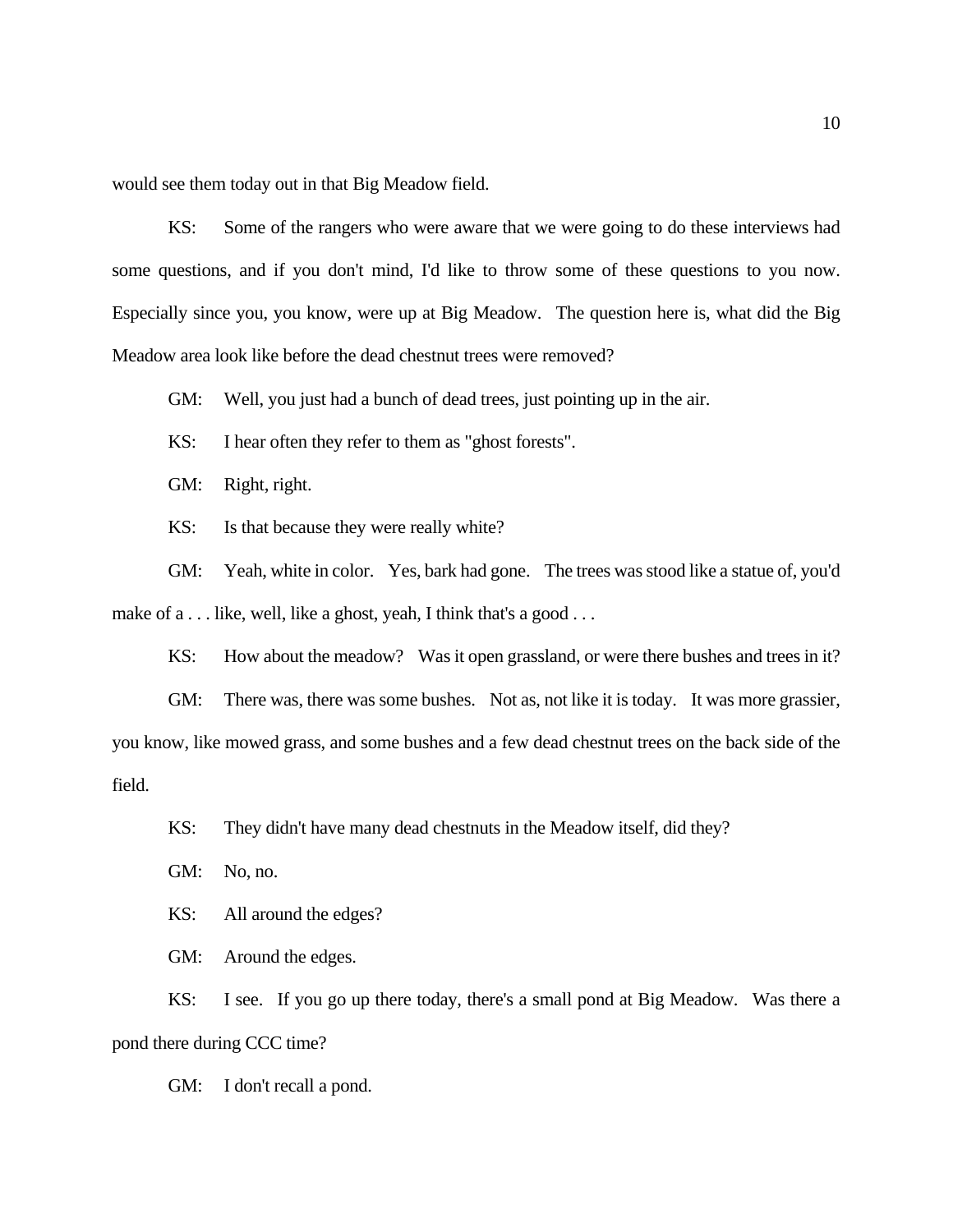KS: Now, while you were there, did the people still graze any livestock in the Meadow?

GM: No, no.

KS: Now, was the Meadow ever mowed or burned while you were there?

GM: No.

KS: Do you remember the nursery, that they planted trees in, near the camp?

GM: No.

KS: Oh, you weren't involved in--

GM: No, in that--

KS: Oh, I see. I think you answered pretty much all the questions that are on here already. You might have touched on this, but let me ask you again: how does the Park compare now to when you first came here? Probably, probably the question I really want to ask is, was it really as barren as a lot of people say it was? Of course, today it's growing quite well, beautiful forests and trees. But how was it when you got here?

GM: It was more barren. In the open areas was more barren than it is today.

KS: But there were also a lot of wooded areas, too?

GM: Yes, there was.

KS: There was. Interesting. Okay, lets's move on to recreation, probably the fun part of your life in the camp. What recreation opportunities were available in camp?

GM: Well, in the wintertime, you could go up and check out a pair of skies and try to learn how to ski. Didn't nobody know much about that. Then, course, you had your boxing; you had basketball; in the summer, of course, you had baseball; and different camps, I don't know, shuffled around and either played against each other and had little boxing deals between each other. Then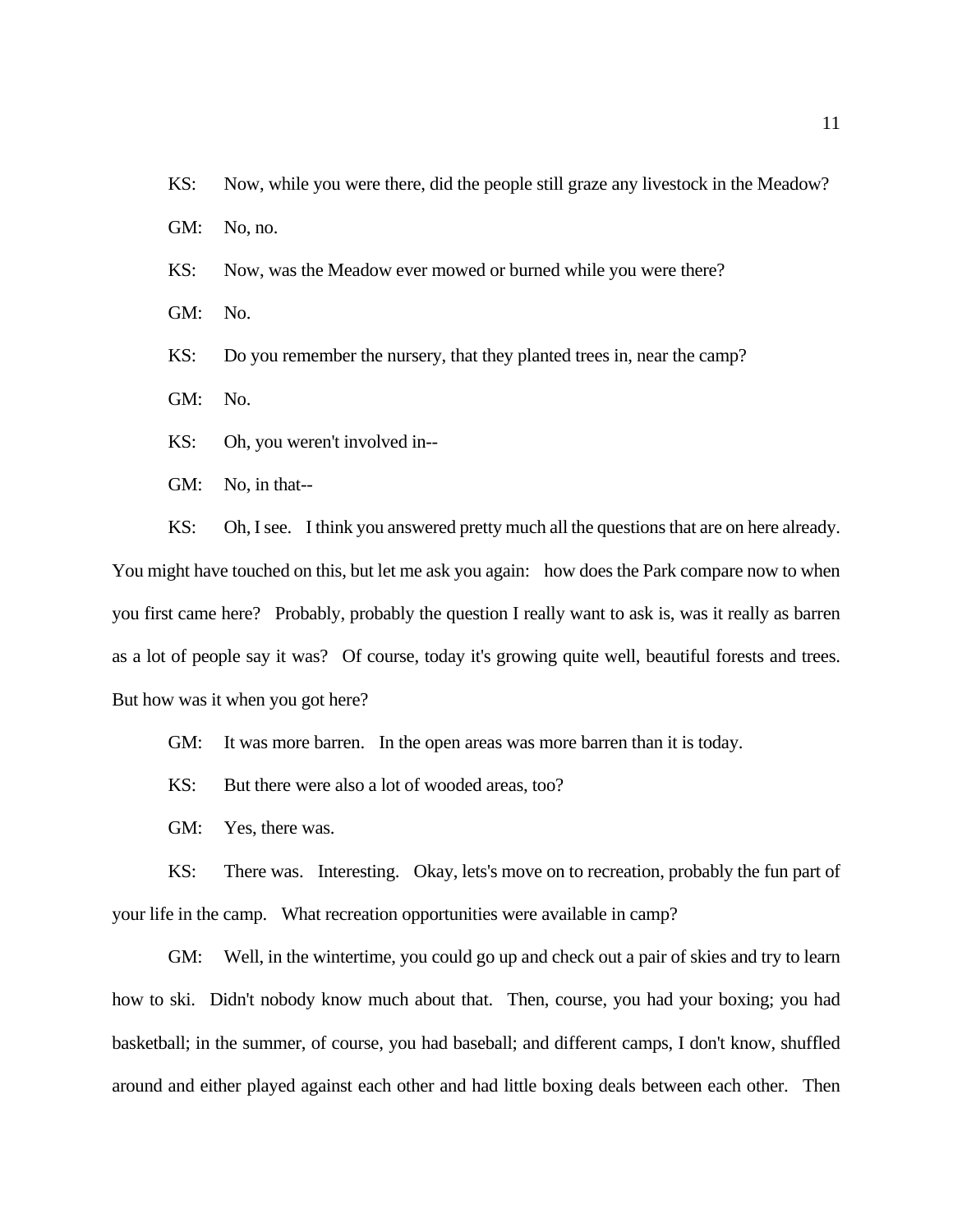they had, of course, the movies and they had stuff like that. Of course each place had pool, shooting pool, they had guys that would go to one camp to the other and shoot pool against another camp, and stuff like that. They stayed pretty busy as far as entertainment of that sort.

KS: Now, did you play on any of the CCC sport teams?

GM: No, I was only a mascot of the basketball team. That was the only thing that I got involved in.

KS: How were the teams? Were they any good?

GM: Oh, yeah. Yeah, yeah, they had good basketball players.

KS: Now, did you go into the valley communities during your free time?

GM: Maybe in the whole six months I was there, I think I was in Luray six times.

KS: How were you treated?

GM: All right, no problems.

KS: What were some of the recreational activities they had in Luray?

GM: I think the movies, and sort of, uh, walk up and down the street, just window shopping, in a sense of speaking.

KS: Did you date any of the local girls?

GM: No.

KS: And how often were you allowed to go home?

GM: Well, used to go, was able to go if you was off, you had no duties. You could get a pass to go home pretty easily.

KS: Did you go home like weekends, or ...

GM: Yeah, weekends.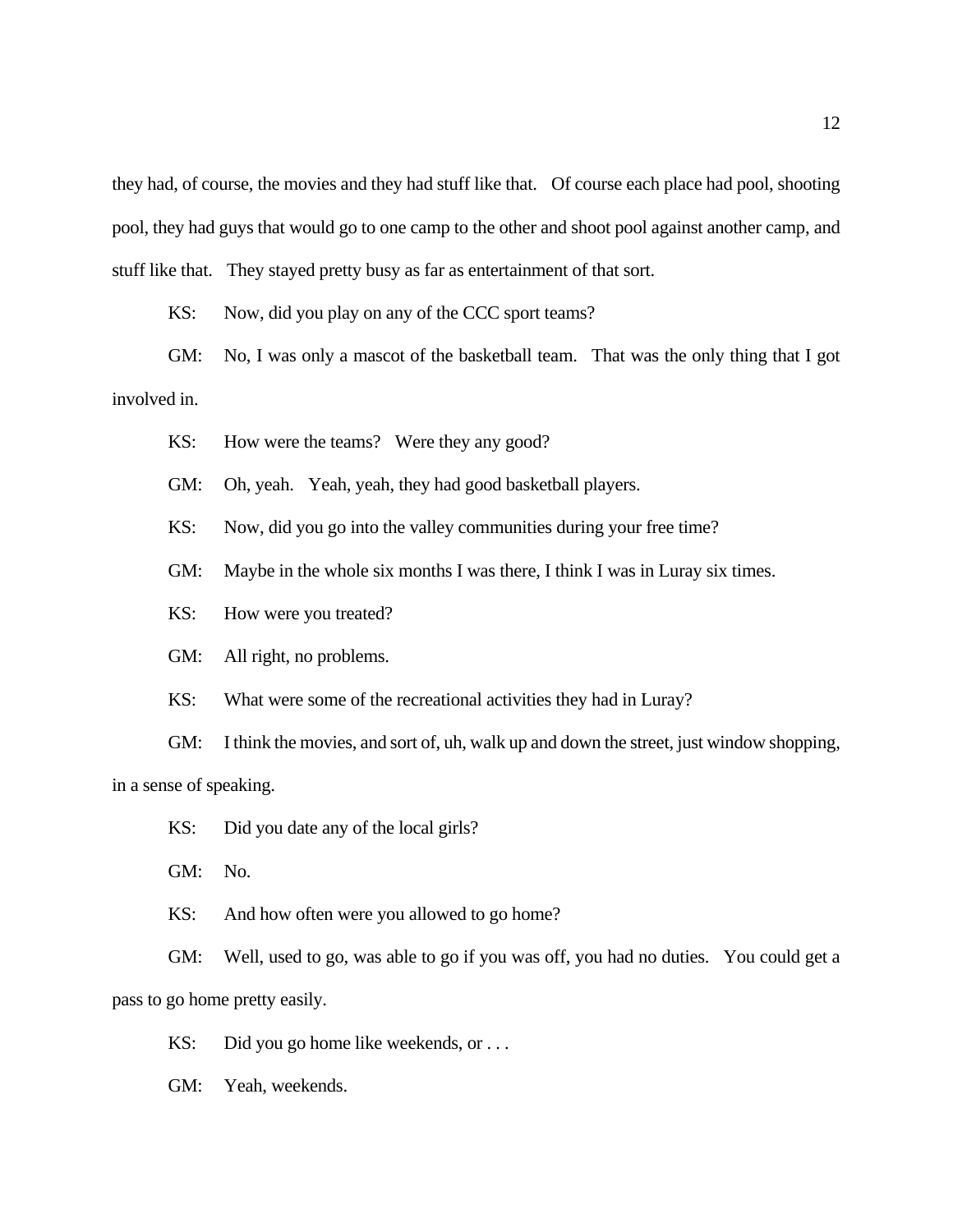KS: Oh, you got weekend passes.

GM: Yeah, yeah.

KS: What did you do after leaving the CCC?

GM: I joined the National Guard, local national Guard in Leesburg, Virginia. This was in '38 and in '40 we were federalized into federal service.

KS: And you fought in World War II?

GM: Stayed--yeah, stayed in.

KS: What theater operations were you in?

GM: Well, all of my time was in the States. I was at Fort Meade, Maryland, and I pulled

( ) guard duty in Washington, D.C. Then I come out--I was in the Army three years, nine months and twenty-eight days, and I come out on a medical. Was hurt in a truck wreck.  $($ )

KS: I see. What sort of career have you had since the CCC?

GM: Well, I've worked as a sheet metal worker, I've worked as an insulator, I've cooked in commercial cooking, restaurant. That's about the size of it, I guess.

KS: And how do you, how would you think the CCC affected your life?

GM: I think it added a lot to it. It showed me a lot of rights and wrongs, it grew me up, grew a bit faster than I would have grew up otherwise. It kept me out of trouble, chances are. It showed me how to gain responsibility, get out and fend for myself in a proper way. And I guess that's about the size of it.

KS: There's always been a question about bringing the CCC back, offering the same programs to today's youth. What do you think about that?

GM: Well, I think it, I think it definitely need, could be a need for it. But the government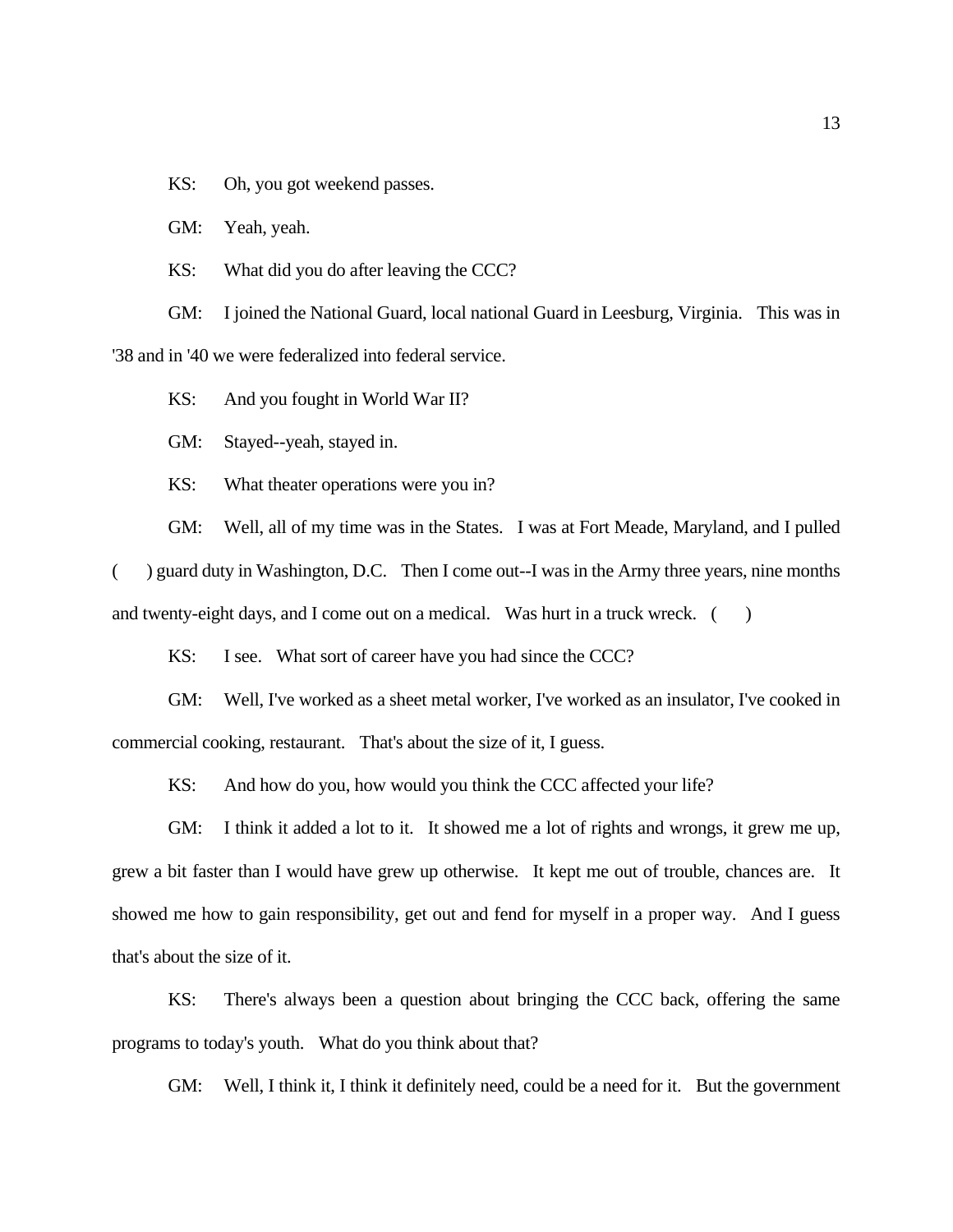is another question. How to govern it. To make it work, in the same manner it worked before. If it was done under the military government, governed by the military, and you took the same restrictions to get in as you do the military, it possibly could work.

KS: Very good. Well, George, I want to thank you for giving of your time for this interview. You certainly will make our understanding of CCC life a little clearer, and thank you for your service to your country. Thank you.

### [END OF INTERVIEW]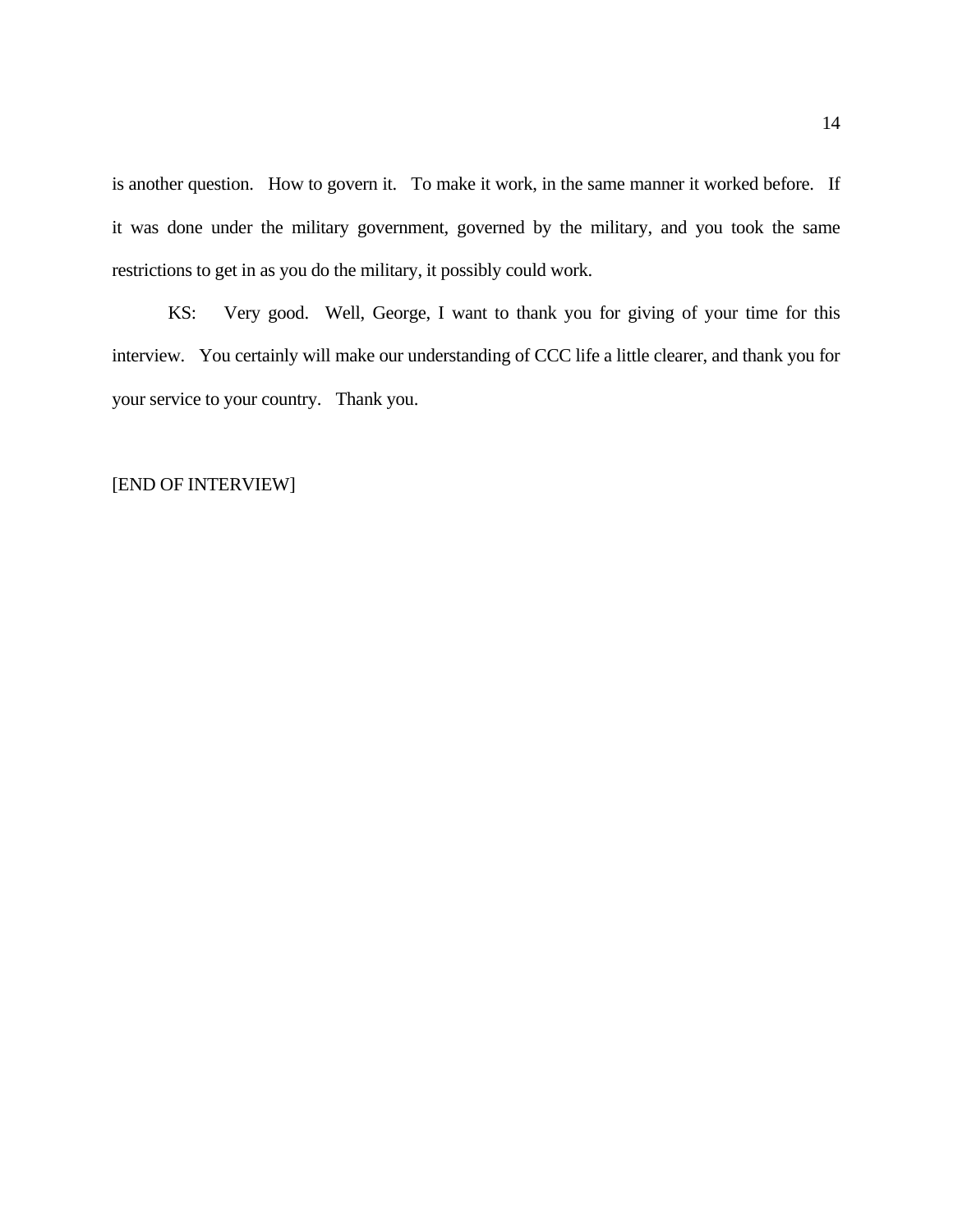Interview

with

## GEORGE A. MOODY, JR.

September 30, 1995

Interviewer: Kenneth Steeber

Transcribed by: Joy K. Stiles

Shenandoah National Park

Luray, Virginia

Original manuscript on deposit at Shenandoah National Park Archives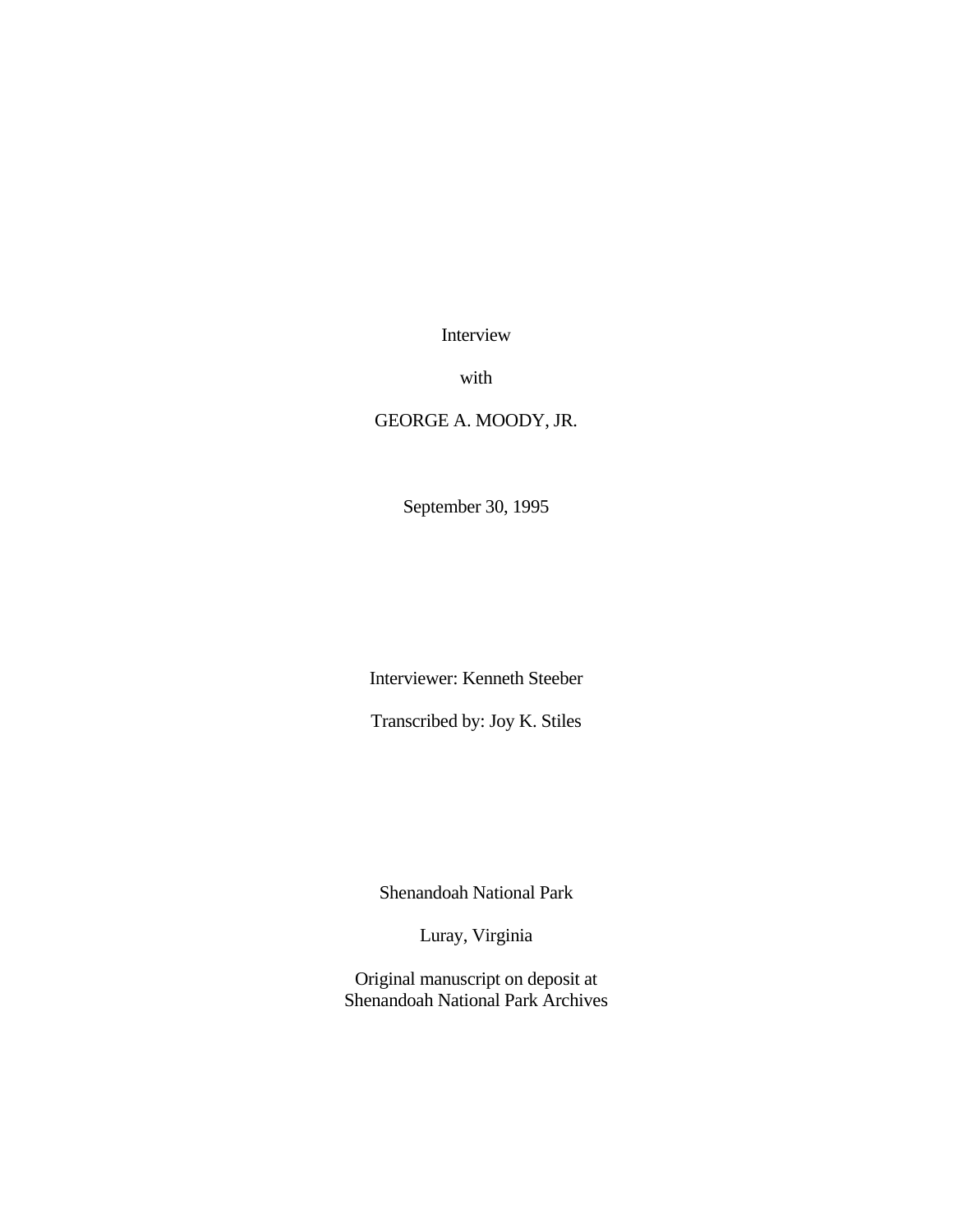# **INDEX**

Interview with

# GEORGE A. MOODY, JR.

September 30, 1995

Interviewer: Kenneth Steeber Transcribed by: Joy K. Stiles

Shenandoah National Park Luray, Virginia

Original manuscript on deposit at Shenandoah National Park Archives